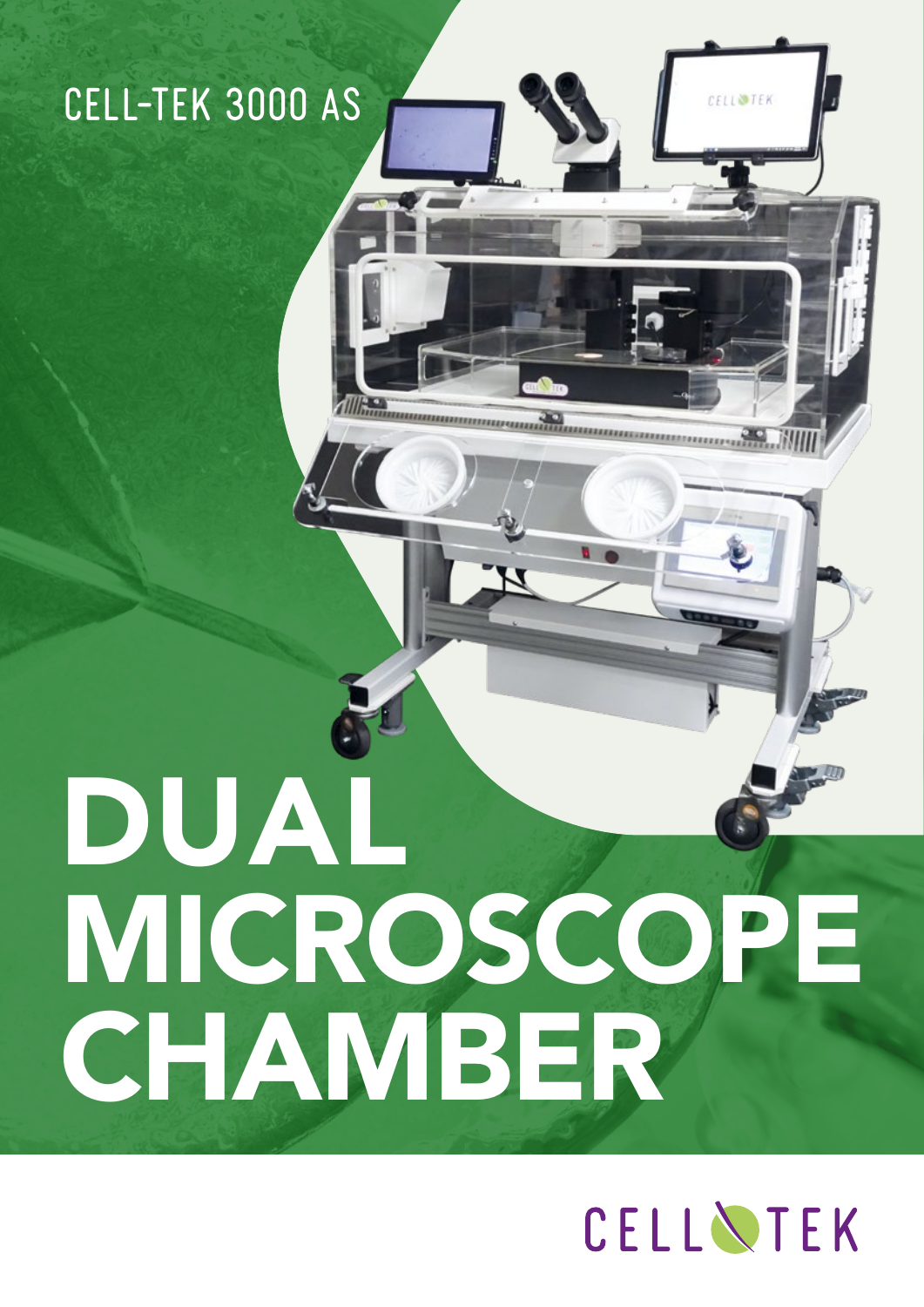## CELLNTEK MICROSCOPE CHAMBER 3000 AS

Countless studies have shown that embryo development is compromised by not maintaining the required temperature and optimum PH of culture media. This is of utmost importance from the time of egg collection through to blastocyst stage and final embryo transfer.

The new Cell-Tek 3000 AS is a milestone in regard to the multiple tasks of egg pick-up, transfer, and assessment in the same chamber.

#### MICROSCOPE CHAMBER WITH REVOLUTIONARY DUAL IMAGING SYSTEM

Cell-Tek 3000 AS provides optimum conditions and the ability to manipulate oocytes and embryos at a comfortable stereo microscope magnification, then move without compromise of temperature,  $\mathsf{CO}_2^{}$  or humidity, to a high power optical system for embryo assessment.

The new stereo illumination allows observation of cells and tissue as never before. The integrated dual LEDs allow observation of the embryo by white or IR-light (625 nm) similar to that utilised in "time lapse imaging". The inbuilt mirror for the stereo microscope can be adjusted by motorised control.

The dish can be safely moved from the stereo low power microscope position across the stage within the chamber to the high power imaging microscope without moving from the perfectly controlled environment.



Imaging for the assessment microscope is to a PC screen with split view magnification of 200X and 400X magnification. The sliding stage provides easy manipulation of the dish at this high power.

*See our separate brochure for required and optional accessories for Cell-Tek Chambers*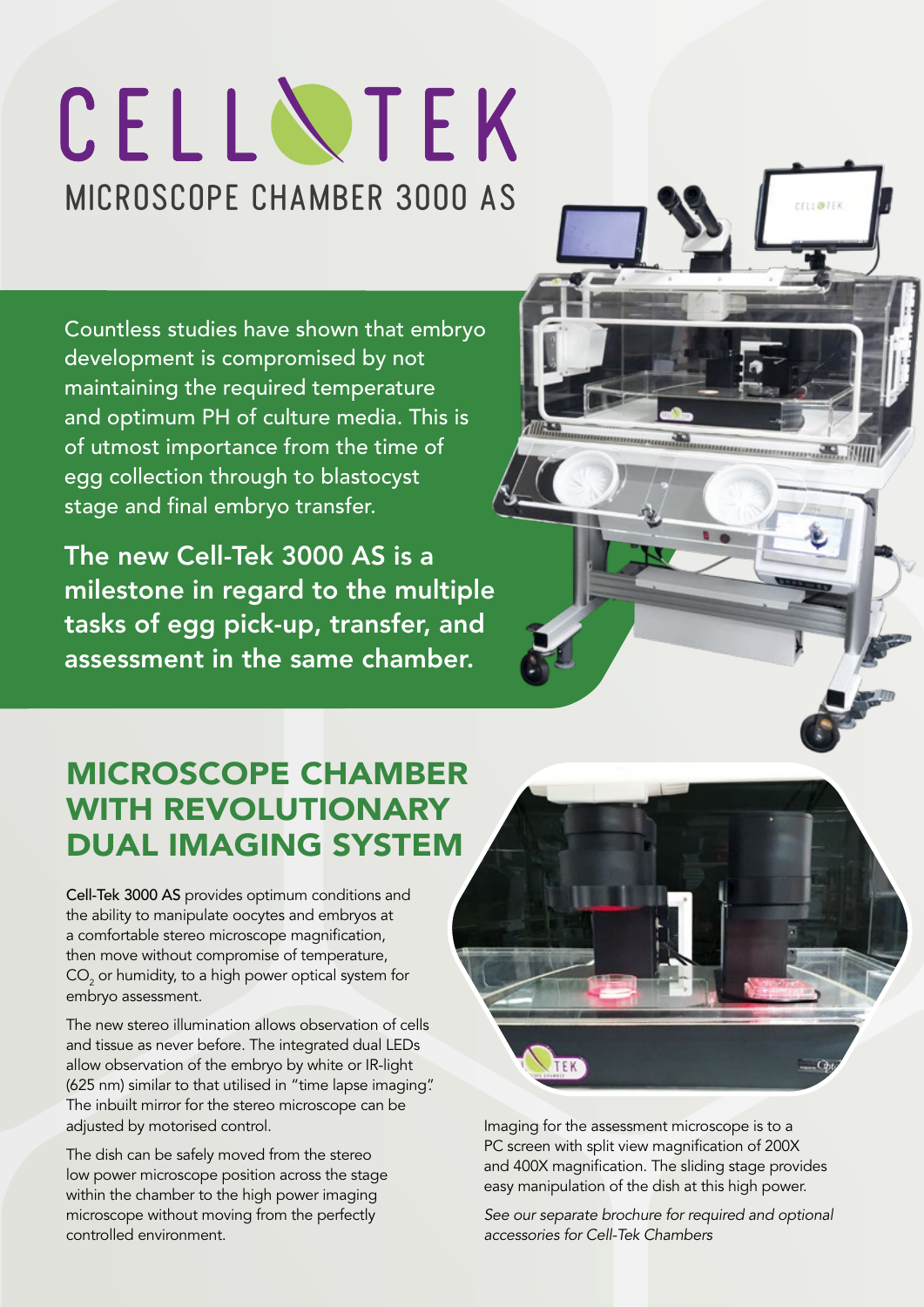#### CELL-TEK 3000 AS IMAGING COMPONENTS

- Stereo microscope with zoom magnification 12X to 96X for pick-up or transfer procedures
- Viewing via ergonomic tilting eyepieces and simultaneous 10" LCD screen
- Microscope base with dual e-mirror contrast illumination
- Inverted microscope with 200X and 400X magnification for detailed embryo assessment
- High resolution camera with image capture to PC
- Surface Pro PC allows direct imaging from the high magnification microscope by image capture software

A further benefit is that when networking the imaging PC, patient databases can be opened and images inserted directly from the camera of the Cell-Tek 3000 AS.

#### The resulting benefits are:

- No compromise to the tissue by moving it to another workplace/microscope outside the safe Cell-Tek environment
- Minimises the risk of accidents moving the specimen from workplace to workplace
- Less time used compared to traditional inverted microscopes with manipulators designed for ICSI



#### WHAT MAKES CELL-TEK CHAMBERS DIFFERENT TO ALL OTHER WORK CHAMBERS?

All surfaces in the chamber are uniformly warmed and accurately heated through air circulation. No independent heated surfaces, minimising calibration and varied surface temperatures.

The air is continually circulated passing through a large HEPA and Carbon filter that achieves clean room environment.

The integrated VOC (volatile organic compound) module using UV Photocatalytic technology removes volatiles down to the low PPB values and provides assurance against negative embryo development due to ambient volatiles.

- The convenient fold down touch pad screen gives a simple control and display of all parameters. Temperature-CO $_{\tiny 2}$  gas concentration-Relative Humidity (%RH).
- Continual refreshed graphic display of all controlled parameters and the facility to download all values (CSV) to memory stick via USB for quality assurance purposes.
- Simple calibration via touch screen for temperature,  $\mathsf{CO}_2^{}$  concentration and humidity (RH) against reference instruments.

Continually variable motorised adjustment of eyepiece height for seated or standing observation and 4 programmable pre-set height positions.

Horizontal sliding arm ports to simplify access to microscope and dishes/tubes within the chamber.